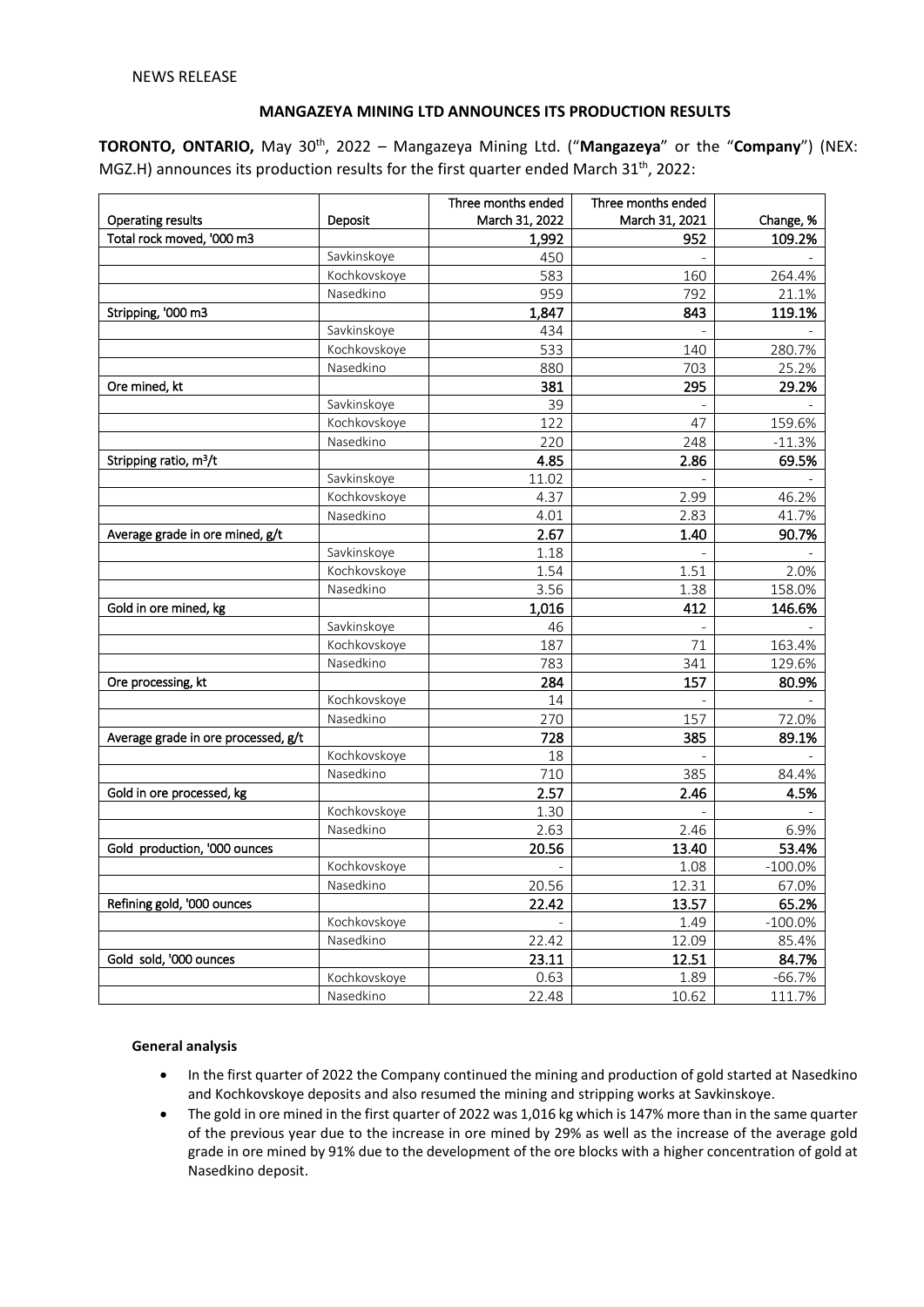- The gold production in the first quarter of 2022 amounted to 20.6 thousand of ounces that is by 53% higher than as compared to the same period of the previous year; in the first quarter of 2022 the production was performed only at Nasedkino deposit.
- The gold sales in the first quarter of 2022 were 23.1 thousand of ounces that is higher as compared to the same period of the previous year due to increased production volumes.

### **Savkinskoye deposit**

• The volume of mining and stripping in the first quarter of 2022 was 450 and 434 thousand  $m^3$  respectively. 39 thousand tonnes of ore were mined. The processing and production activities are planned to be performed during the year 2022. In the first quarter of 2021 no works have been performed.

### **Kochkovskoye deposit**

• The volume of mined ore in first quarter of 2022 was 122 thousand tons, which is 2.6 timeshigher than in the same period of the previous year due to fact that in 2021 the mining works were started since the end of February, while in 2022 they are being carried out according to the Company's plans since the beginning of the year.

Consequently the volume of gold in the ore mined increased in the first quarter of 2022 up to 187 kg. The average gold grade in the ore mined was 1.5 g/t in the quarter of 2022 as well as 2021.

- In the first quarter of 2022 14 thousand tons of ore were stacked, the main volume of the mined ore is planned to be processed in the second quarter of the year. In the first quarter of 2021 there was no ore stacked.
- There was no gold production in the first quarter of 2022, it is planned to produce finished goods in the second quarter of the year.

### **Nasedkino deposit**

The volume of mining in the first quarter of 2022 was lower by 11% compared to the level of the same period of the previous year, totaling 220 thousand of tons. The decrease is due to mining of ore that is richer in gold that facilitated the achievement of the planned production targets with lesser amounts of extracted volumes.

The average gold grade in ore mined in the first quarter of 2022 was 3.6 g/t that is by 2.6 times higher than the indicators of the previous period due to the development of the field blocks with a higher concentration of gold. The gold in ore mined in the first quarter of 2022 consequently increased to 783 kg of gold.

- 270 thousand tons of ore were processed in the first quarter of 2022 which is by 72% higher than in the corresponding period of the previous year due to processing both the volumes of ore mined in the current period as well as those obtained in the fourth quarter in 2021.
- The increase in the volume of gold production and sales in the first quarter of 2022 is related to the increase in the volumes of processing in the current period.

#### **About Mangazeya Mining Ltd.**

Mangazeya Mining Ltd. is a NEX-listed mining and exploration company, focused on the development of mineral resources in the Russian Federation.

### **Contact:**

Anton Grigoryev Corporate Secretary Mangazeya Mining Ltd. a.grigoryev@mangazeya.ru